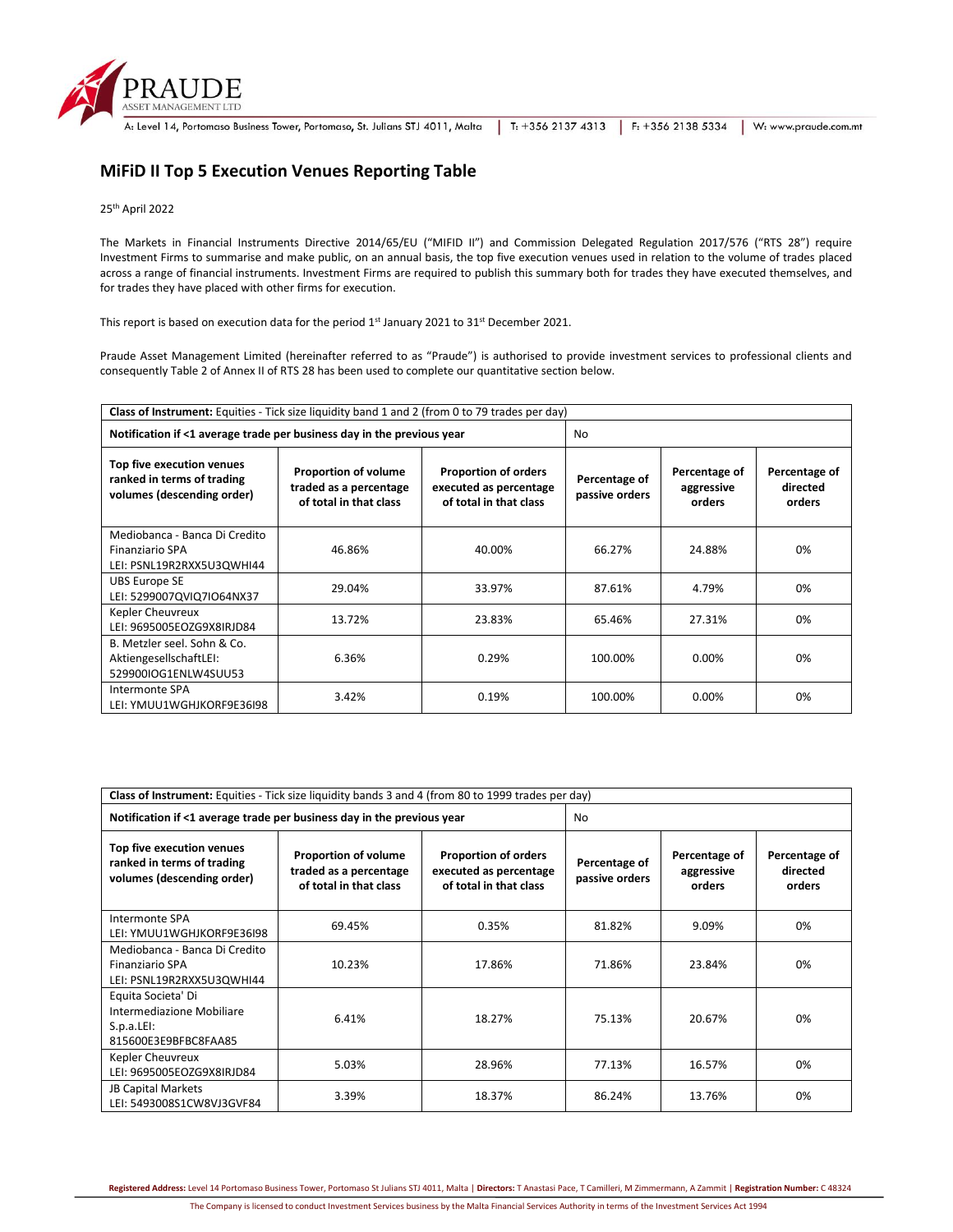

RAUDE<br>ASSET MANAGEMENT LTD<br>A: Level 14, Portomaso Business Tower, Portomaso, St. Julians STJ 4011, Malta | T: +356 2137 4313 | F: +356 2138 5334 | W: www.praude.com.mt

| Class of Instrument: Equities - Tick size liquidity bands 5 and 6 (from 2000 trades per day) |                                                                                 |                                                                                 |                                 |                                       |                                     |  |  |
|----------------------------------------------------------------------------------------------|---------------------------------------------------------------------------------|---------------------------------------------------------------------------------|---------------------------------|---------------------------------------|-------------------------------------|--|--|
| Notification if <1 average trade per business day in the previous year                       | No.                                                                             |                                                                                 |                                 |                                       |                                     |  |  |
| Top five execution venues<br>ranked in terms of trading<br>volumes (descending order)        | <b>Proportion of volume</b><br>traded as a percentage<br>of total in that class | <b>Proportion of orders</b><br>executed as percentage<br>of total in that class | Percentage of<br>passive orders | Percentage of<br>aggressive<br>orders | Percentage of<br>directed<br>orders |  |  |
| <b>UBS Europe SE</b><br>LEI: 5299007QVIQ7IO64NX37                                            | 57.95%                                                                          | 72.93%                                                                          | 36.87%                          | 29.74%                                | 0%                                  |  |  |
| Kepler Cheuvreux<br>LEI: 9695005EOZG9X8IRJD84                                                | 13.32%                                                                          | 14.38%                                                                          | 53.08%                          | 27.96%                                | 0%                                  |  |  |
| Mediobanca - Banca Di Credito<br><b>Finanziario SPA</b><br>LEI: PSNL19R2RXX5U3QWHI44         | 10.80%                                                                          | 7.98%                                                                           | 42.74%                          | 53.85%                                | 0%                                  |  |  |
| Intermonte SPA<br>LEI: YMUU1WGHJKORF9E36I98                                                  | 9.09%                                                                           | 0.07%                                                                           | 100.00%                         | 0.00%                                 | 0%                                  |  |  |
| Equita Societa' Di<br>Intermediazione Mobiliare<br>S.p.a.LE1:<br>815600E3E9BFBC8FAA85        | 8.83%                                                                           | 4.64%                                                                           | 26.47%                          | 67.65%                                | 0%                                  |  |  |

| <b>Class of Instrument: Debt instruments (Bonds)</b>                                                                                                                                                                                                        |        |                                 |                                       |                                     |    |  |  |
|-------------------------------------------------------------------------------------------------------------------------------------------------------------------------------------------------------------------------------------------------------------|--------|---------------------------------|---------------------------------------|-------------------------------------|----|--|--|
| Notification if <1 average trade per business day in the previous year                                                                                                                                                                                      |        | Yes                             |                                       |                                     |    |  |  |
| Top five execution venues ranked in<br><b>Proportion of volume</b><br><b>Proportion of orders</b><br>terms of trading volumes (descending<br>traded as a percentage<br>executed as percentage<br>order)<br>of total in that class<br>of total in that class |        | Percentage of<br>passive orders | Percentage<br>of aggressive<br>orders | Percentage<br>of directed<br>orders |    |  |  |
| Kepler Cheuvreux<br>LEI: 9695005EOZG9X8IRJD84                                                                                                                                                                                                               | 45.89% | 45.89%                          | 0%                                    | 100%                                | 0% |  |  |
| STX Fixed Income B.V.<br>LEI: 549300PO3ZPO1TWBWB20                                                                                                                                                                                                          | 32.26% | 32.26%                          | 0%                                    | 100%                                | 0% |  |  |
| Ashenden Finance SA<br>21.85%<br>21.85%<br>LEI: 529900B5BM5YCZVKPN37                                                                                                                                                                                        |        |                                 | 0%                                    | 100%                                | 0% |  |  |
| n/a                                                                                                                                                                                                                                                         |        |                                 |                                       |                                     |    |  |  |
| n/a                                                                                                                                                                                                                                                         |        |                                 |                                       |                                     |    |  |  |

**Registered Address:** Level 14 Portomaso Business Tower, Portomaso St Julians STJ 4011, Malta | **Directors:** T Anastasi Pace, T Camilleri, M Zimmermann, A Zammit | **Registration Number:** C 48324

The Company is licensed to conduct Investment Services business by the Malta Financial Services Authority in terms of the Investment Services Act 1994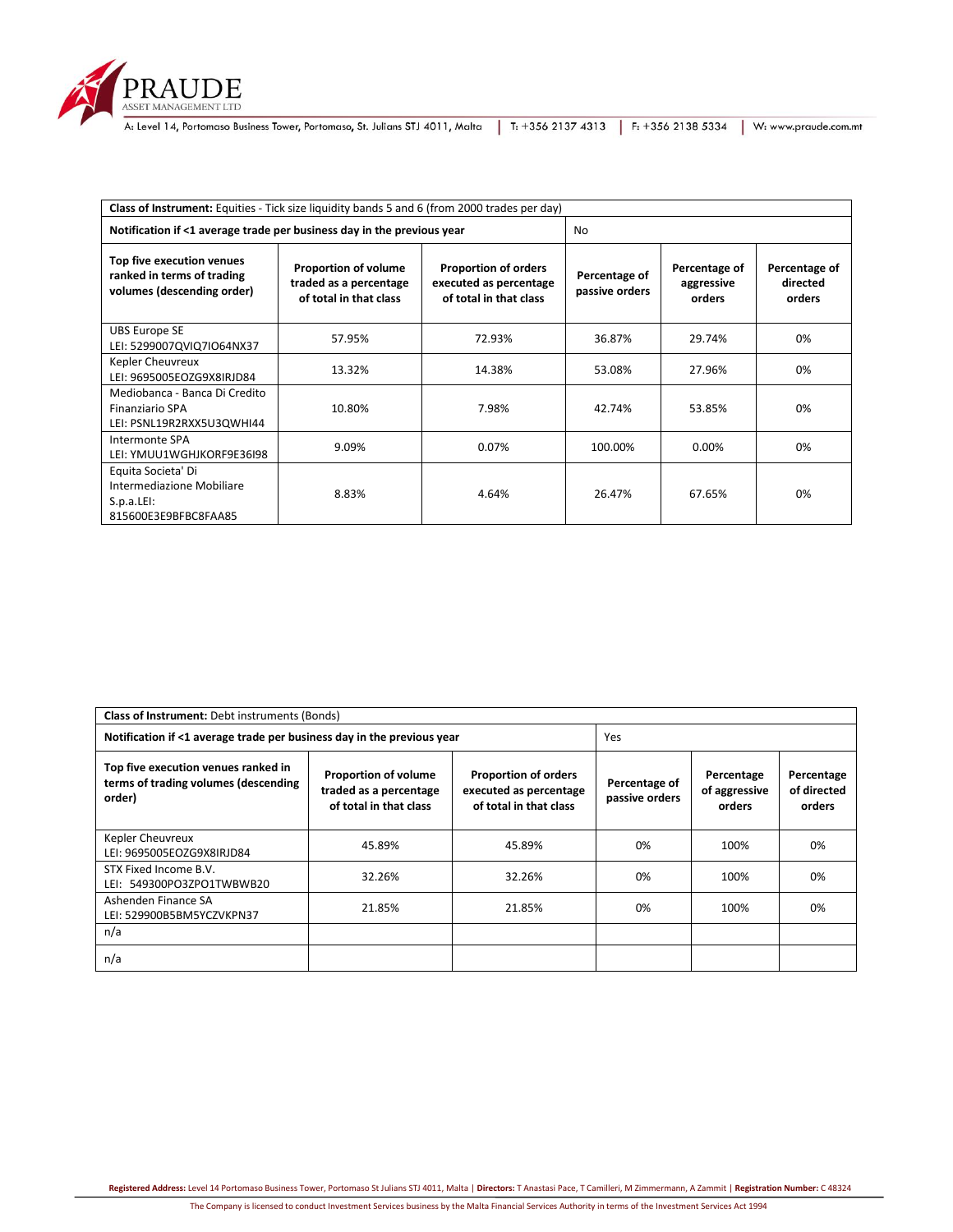

RAUDE<br>ASSET MANAGEMENT LTD<br>A: Level 14, Portomaso Business Tower, Portomaso, St. Julians STJ 4011, Malta | T: +356 2137 4313 | F: +356 2138 5334 | W: www.praude.com.mt

| <b>Class of Instrument: Equity derivatives</b>                                        |                                                                                 |                                                                                 |                                 |                                       |                                     |  |  |
|---------------------------------------------------------------------------------------|---------------------------------------------------------------------------------|---------------------------------------------------------------------------------|---------------------------------|---------------------------------------|-------------------------------------|--|--|
| Notification if <1 average trade per business day in the previous year                | Yes                                                                             |                                                                                 |                                 |                                       |                                     |  |  |
| Top five execution venues<br>ranked in terms of trading<br>volumes (descending order) | <b>Proportion of volume</b><br>traded as a percentage<br>of total in that class | <b>Proportion of orders</b><br>executed as percentage<br>of total in that class | Percentage of<br>passive orders | Percentage of<br>aggressive<br>orders | Percentage of<br>directed<br>orders |  |  |
| <b>Banca Akros</b><br>LEI: 549300GRXFI7D6PNEA68                                       | 100%                                                                            | 100%                                                                            | 0%                              | 100%                                  | 0%                                  |  |  |
| n/a                                                                                   |                                                                                 |                                                                                 |                                 |                                       |                                     |  |  |
| n/a                                                                                   |                                                                                 |                                                                                 |                                 |                                       |                                     |  |  |
| n/a                                                                                   |                                                                                 |                                                                                 |                                 |                                       |                                     |  |  |
| n/a                                                                                   |                                                                                 |                                                                                 |                                 |                                       |                                     |  |  |

| <b>Class of Instrument: Futures</b>                                                   |                                                                                 |                                                                                 |                                 |                                       |                                     |  |  |
|---------------------------------------------------------------------------------------|---------------------------------------------------------------------------------|---------------------------------------------------------------------------------|---------------------------------|---------------------------------------|-------------------------------------|--|--|
| Notification if <1 average trade per business day in the previous year                | Yes                                                                             |                                                                                 |                                 |                                       |                                     |  |  |
| Top five execution venues<br>ranked in terms of trading<br>volumes (descending order) | <b>Proportion of volume</b><br>traded as a percentage<br>of total in that class | <b>Proportion of orders</b><br>executed as percentage<br>of total in that class | Percentage of<br>passive orders | Percentage of<br>aggressive<br>orders | Percentage of<br>directed<br>orders |  |  |
| Caceis Bank<br>LEI: 96950023SCR9X9F3L662                                              | 68.50%                                                                          | 71.43%                                                                          | 80%                             | 20%                                   | 0%                                  |  |  |
| Banca Akros<br>LEI: 549300GRXFI7D6PNEA68                                              | 31.50%                                                                          | 28.57%                                                                          | 100%                            | 0%                                    | 0%                                  |  |  |
| n/a                                                                                   |                                                                                 |                                                                                 |                                 |                                       |                                     |  |  |
| n/a                                                                                   |                                                                                 |                                                                                 |                                 |                                       |                                     |  |  |
| n/a                                                                                   |                                                                                 |                                                                                 |                                 |                                       |                                     |  |  |

| Class of Instrument: Interest rates derivatives                                       |                                                                                 |                                                                                 |                                 |                                       |                                     |  |  |  |
|---------------------------------------------------------------------------------------|---------------------------------------------------------------------------------|---------------------------------------------------------------------------------|---------------------------------|---------------------------------------|-------------------------------------|--|--|--|
| Notification if <1 average trade per business day in the previous year                |                                                                                 |                                                                                 | Yes                             |                                       |                                     |  |  |  |
| Top five execution venues<br>ranked in terms of trading<br>volumes (descending order) | <b>Proportion of volume</b><br>traded as a percentage<br>of total in that class | <b>Proportion of orders</b><br>executed as percentage<br>of total in that class | Percentage of<br>passive orders | Percentage of<br>aggressive<br>orders | Percentage of<br>directed<br>orders |  |  |  |
| Caceis Bank<br>LEI: 96950023SCR9X9F3L662                                              | 77.09%                                                                          | 84.38%                                                                          | 72.22%                          | 27.78%                                | 0%                                  |  |  |  |
| Banca Akros SPA<br>LEI: 549300GRXFI7D6PNEA68                                          | 22.91%                                                                          | 15.63%                                                                          | 30.00%                          | 70.00%                                | 0%                                  |  |  |  |
| n/a                                                                                   |                                                                                 |                                                                                 |                                 |                                       |                                     |  |  |  |
| n/a                                                                                   |                                                                                 |                                                                                 |                                 |                                       |                                     |  |  |  |
| n/a                                                                                   |                                                                                 |                                                                                 |                                 |                                       |                                     |  |  |  |

**Registered Address:** Level 14 Portomaso Business Tower, Portomaso St Julians STJ 4011, Malta | **Directors:** T Anastasi Pace, T Camilleri, M Zimmermann, A Zammit | **Registration Number:** C 48324